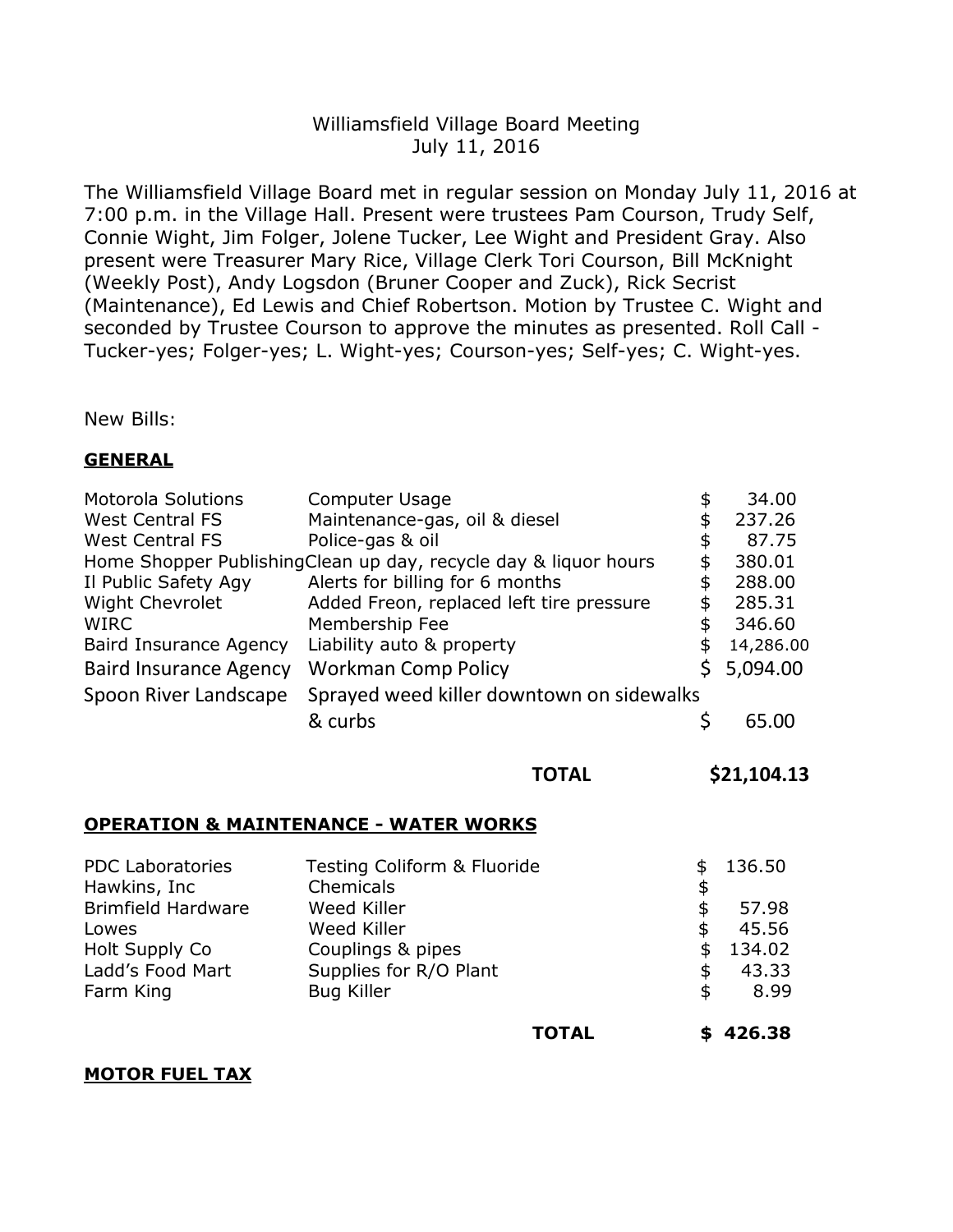Engineering Fees for 2016 Maintenance Contract **\$1,349.32**

## **DOUBET-BENJAMIN PARK**

Spoon River Landscape 2016 Maintenance **\$291.00**

Motion by Trustee Tucker and seconded by Trustee Self to approve new bills. Roll Call - Tucker-yes; Folger-yes; L. Wight-yes; Courson-yes; Self-yes; C. Wight-yes.

Motion by Trustee Tucker and seconded by Trustee C. Wight to approve financial statement. Roll Call - Tucker-yes; Folger-yes; L. Wight-yes; Courson-yes; Selfyes; C. Wight-yes.

Public Comment: Andy Logsdon representing Bruner, Cooper and Zuck stated GA Rich and Sons shut down the water tower and successfully repaired/replaced the pipes at the base of the tower and the repairs went very smoothly. Last week they wrapped up painting the water tower to prevent corrosion. A few BCZ engineers are concerned with the water tower's current treatment plan, the flow and chemicals needs to be changed to prevent further build up in the pipes, which is already happening and will continue to get worse. The estimate for this job is \$10,000-\$15,000 plus engineering hourly rate not to exceed \$3,000. A permit will be required to do these changes. The engineers feel this repair is a must to avoid bigger problems in the future. Motion to approve Bruner, Cooper and Zuck change flow and chemicals by Trustee Courson and seconded by Trustee L. Wight. Roll Call - Tucker-yes; Folger-yes; L. Wight-yes; Courson-yes; Self-yes; C. Wight-yes. Andy will solicit for bids to move forward with this job. The technology at the R/O Plant needs to also be replaced. The software and technology is very aged and if anything went wrong the town would be without water for a possible long period of time. Motion to approve Oberlander to replace technology at R/O Plant by Trustee C. Wight and seconded by Trustee T. Self. Roll Call - Tucker-yes; Folger-yes; L. Wight-yes; Courson-yes; Self-yes; C. Wight-yes. Andy will follow up with President Gray on all of cost for that upgrade. With these repairs being done, the water rates for residents and businesses will need to rise. The Village is not supposed to gain from water collection nor lose. Raising the rates will cover these costs of the major repairs. The new minimum water bill will be \$47.75 –water \$29.25, recycle \$3.25, garbage \$9.25, sewer \$6.00. Motion to increase water rates to cover major repairs by Trustee Tucker and seconded by Trustee Courson. Roll Call - Tuckeryes; Folger-yes; L. Wight-yes; Courson-yes; Self-yes; C. Wight-yes. Ed Lewis wanted make the Village maintenance dept. aware that they can borrow equipment from the Township like a backhoe, grater, roller etc. A contract would need to be signed stating if equipment was broken the owner of the equipment is responsible for repairs.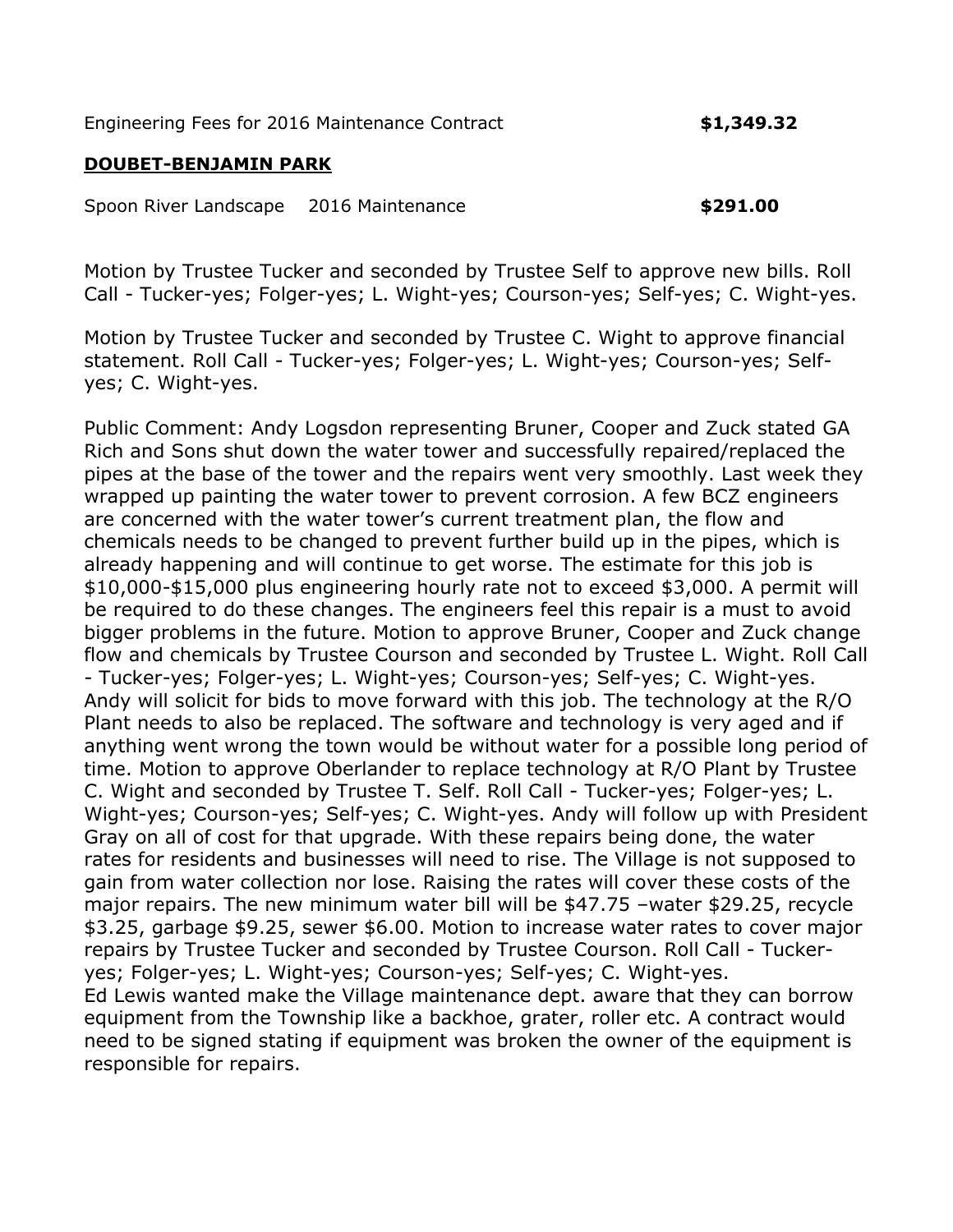Correspondence: Mediacom launched 10 premium international channels. The Illinois board of Education has a summer meal program available to low income families. The Knox County Highway Dept. will begin chipping the roads on August 1<sup>st</sup>. WADCO sent out a letter claiming they initiated the Mapping Program for the Village. Trustee Courson and Trustee C. Wight initiated the program to come to Williamsfield. The State stated the Village's revenue from video gaming and Motor Fuel Tax will be coming in soon. Illinois Department of Transportation plan to repair Highway 180 in fiscal year 2020.

Maintenance Report: Rick Secrist asked permission to purchase lumber from RP Lumber to repair a few holes in the gulley near the bank. He also stated he needs to purchase 2 loads of blacktop to fill in holes on the streets before the County chips the roads. The Village's Attorney advised to begin cleaning up the two properties declared nuisances after failure to comply with the warnings issued and to charge the residents for labor and supplies of the cleanup done.

Police Report: Chief Robertson stated to be compliant with the ATV ordinance; residents are required to fill out an application, show proof of insurance and driver's license. After the driver is approved the application papers are to be kept on the driver for proof the ATV is compliant. Chief Robertson is continuing to keep an eye on unregistered vehicles and unsightly properties. The following calls of service were handled by the police department for the month of June:

| <b>Driving Complaint</b> | Warned and Advised |
|--------------------------|--------------------|
| <b>ATV Complaint</b>     | Warned and Advised |
| Service other Agency     | Knox County S.O.   |
| Phone Scam               | Reported (IRS)     |
| <b>Criminal Damage</b>   | Report on File     |

## **Citations issued in June**

| <b>Violations</b>           | <b>Citations</b> | Warnings |
|-----------------------------|------------------|----------|
| Seatbelt                    |                  |          |
| Speeding                    |                  |          |
| Disobeyed Stop Sign         |                  |          |
| <b>Ordinance Violations</b> |                  |          |
| Other                       |                  |          |

Park Report: The last park work day was on June 18<sup>th</sup> where trees were trimmed and mulched, the golf hut was marked, framed, excavated and concrete poured. The goal is to have the golf hut done by Ag Day. The electrical upgrades are complete at the park. The ice cream social on June 26<sup>th</sup> was successful and raised